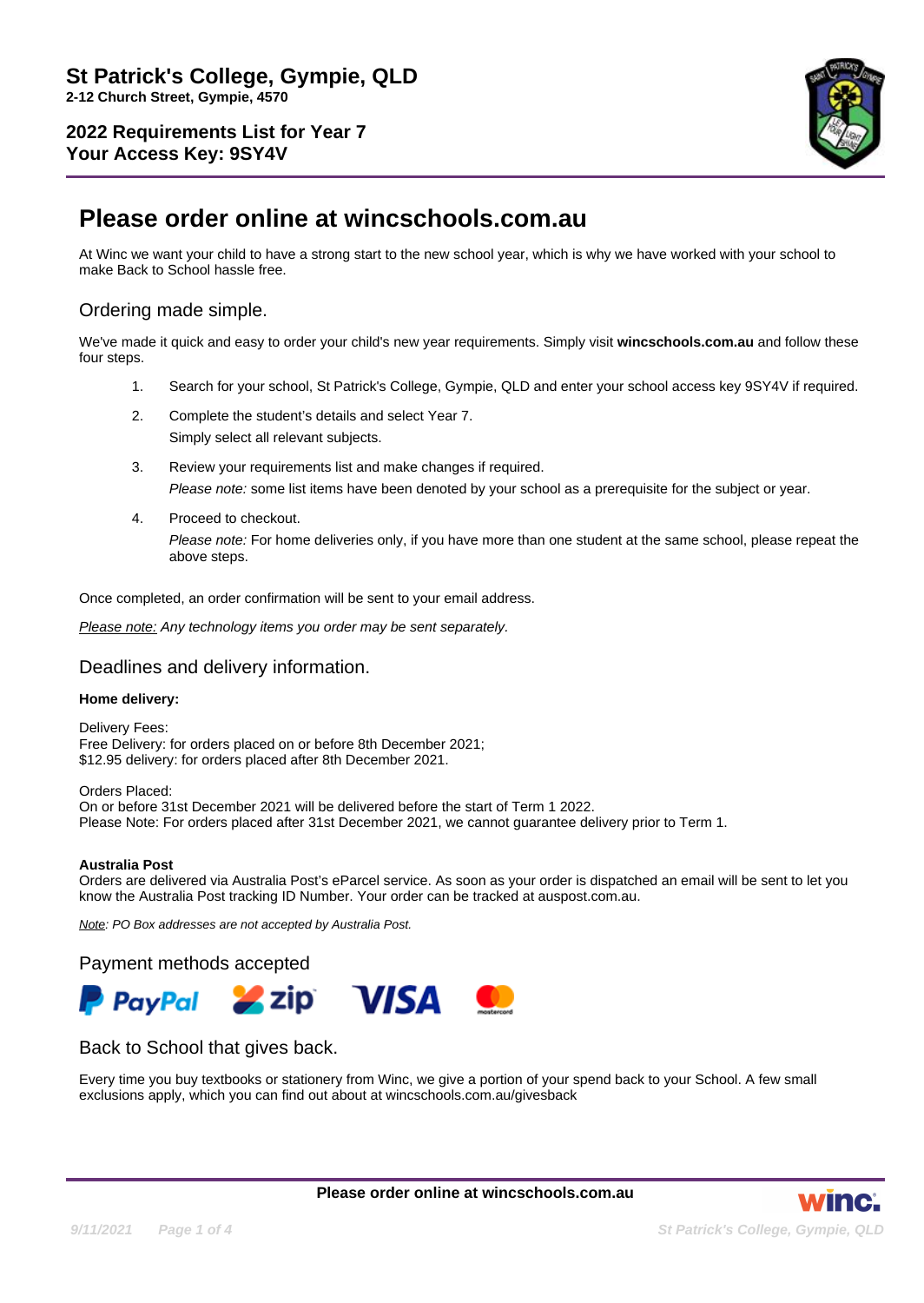

# Have a question?

For assistance with your order, returns and refunds and delivery information, or for a general enquiry, please visit **wincschools.com.au/helpcentre**

To view our full terms and conditions, please visit wincschools.com.au/termsandconditions.

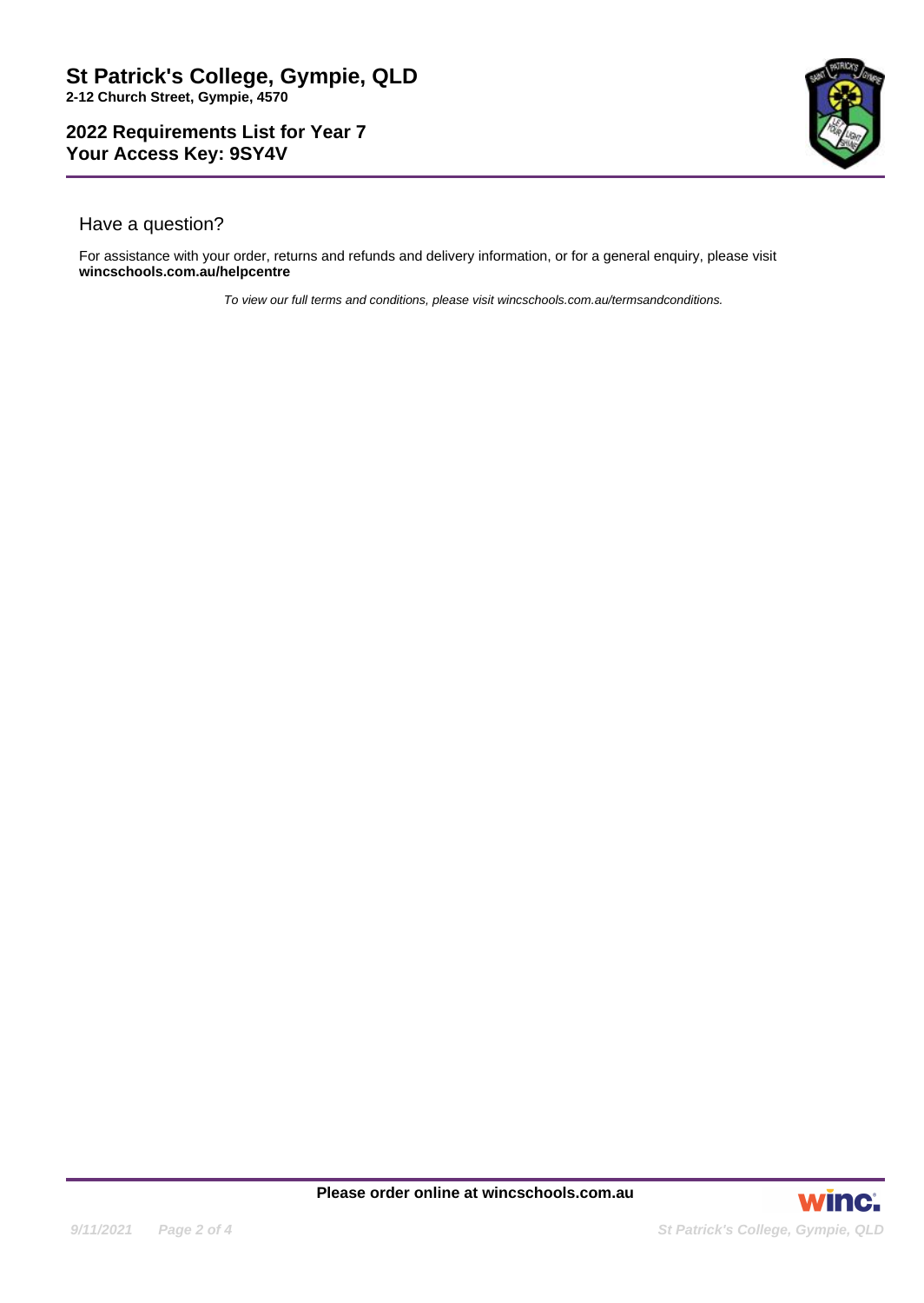

|                                                                                                                                                                                                            | <b>QTY ITEMS</b>                                                                                           | <b>UNIT PRICE</b> |                       | <b>QTY ITEMS</b>                                                                                      | <b>UNIT PRICE</b> |
|------------------------------------------------------------------------------------------------------------------------------------------------------------------------------------------------------------|------------------------------------------------------------------------------------------------------------|-------------------|-----------------------|-------------------------------------------------------------------------------------------------------|-------------------|
| *General Items                                                                                                                                                                                             |                                                                                                            |                   | <b>Drama</b>          |                                                                                                       |                   |
| Celco Math Set includes semi-circular 180 degree protractor<br>(no-needle point) and set squares. These items can be<br>purchased separately. Please purchase individual books, NOT<br>one 5 subject book. |                                                                                                            |                   |                       | $\Box$ 1 25093510 Winc Exercise Book<br>A4 8mm Ruled Red Margin<br>56gsm 64 Pages                     | \$0.97            |
|                                                                                                                                                                                                            | $\Box$ 1 18787525 Sharp EL531THBW<br>Scientific Calculator Black/White                                     | \$24.53           | <b>English</b>        |                                                                                                       |                   |
|                                                                                                                                                                                                            | $\boxed{\phantom{0}}$ 1 86535106 Celco 0039930 No.909<br>Maths Set Tin 8 Piece                             | \$11.55           |                       | $\Box$ 2 25093510 Winc Exercise Book<br>A4 8mm Ruled Red Margin                                       | \$0.97            |
|                                                                                                                                                                                                            | $\Box$ 1 25093627 Winc Polished Wooden<br>Ruler 30cm - Measurement in CM<br>and MM                         | \$0.62            |                       | 56gsm 64 Pages<br><b>Health &amp; Physical Education</b>                                              |                   |
|                                                                                                                                                                                                            | $\Box$ 2 18960577 PaperMate Inkjoy<br>Capped Ballpoint Pen Medium<br>1.0mm Blue Each                       | \$0.47            | $\Box$ 1              | This exercise book will be shared with Life Skills.                                                   |                   |
|                                                                                                                                                                                                            | $\Box$ 2 18960576 PaperMate Inkjoy<br>Capped Ballpoint Pen Medium<br>1.0mm Black Each                      | \$0.47            |                       | 25093510 Winc Exercise Book<br>A4 8mm Ruled Red Margin<br>56gsm 64 Pages<br>Shared with Life Skills   | \$0.97            |
|                                                                                                                                                                                                            | $\Box$ 2 18960578 PaperMate Inkjoy<br>Capped Ballpoint Pen Medium<br>1.0mm Red Each                        | \$0.47            | <b>Home Economics</b> |                                                                                                       |                   |
|                                                                                                                                                                                                            | $\Box$ 2 25091884 Sharpie Yellow Fluo<br>XL Highlighter Chisel Tip                                         | \$1.32            |                       | $\Box$ 1 25090537 Tellfresh Rectangular<br>Storage Container 1.8 Litre                                | \$7.92            |
|                                                                                                                                                                                                            | $\Box$ 6 86555071 Faber-Castell<br>Goldfaber Graphite HB Pencil                                            | \$0.55            | <b>Humanities</b>     |                                                                                                       |                   |
|                                                                                                                                                                                                            | $\Box$ 1 86515086 Bostik Glu Stik 35g                                                                      | \$3.63            |                       | 2 25093510 Winc Exercise Book                                                                         | \$0.97            |
| $\sqcup$ 1                                                                                                                                                                                                 | 18894989 Westcott Student<br>Antimicrobial Scissors 6 Inch<br><b>Assorted Colours</b>                      | \$2.09            |                       | A4 8mm Ruled Red Margin<br>56gsm 64 Pages                                                             |                   |
|                                                                                                                                                                                                            | $\Box$ 2 27633000 Winc Eraser PVC-Free<br><b>Standard Office Each</b>                                      | \$0.40            |                       | <b>Industrial Technology &amp; Design</b>                                                             |                   |
|                                                                                                                                                                                                            | $\Box$ 1 66681600 Winc Pencil Sharpener<br>Metal Double Hole                                               | \$1.98            |                       | $\Box$ 1 25093147 Winc/Teter Mek A4<br>Visual Art Diary Spiral 110gsm<br><b>Black Cover 120 Pages</b> | \$2.76            |
|                                                                                                                                                                                                            | $\boxed{\phantom{1}}$ 1 25090968 Winc Handy Pouch<br>Plastic Pencil Case Mesh Zip 345<br>x 240 mm A4 Clear | \$3.30            |                       | 2 25115524 Faber-castell Goldfaber<br>Graphite 2h Pencil                                              | \$0.55            |
|                                                                                                                                                                                                            | $\Box$ 1 25133140 Micador Coloured<br>Pencils Pack Of 12                                                   | \$2.61            | Languages             |                                                                                                       |                   |
|                                                                                                                                                                                                            | $\Box$ 2 19016197 Verbatim Urban<br>Headgear Earbuds                                                       | \$5.90            | $\Box$ 1              | 25093510 Winc Exercise Book<br>A4 8mm Ruled Red Margin<br>56gsm 64 Pages                              | \$0.97            |
| <b>Digital Technologies</b>                                                                                                                                                                                |                                                                                                            |                   |                       |                                                                                                       |                   |
|                                                                                                                                                                                                            | $\Box$ 2 25097610 Winc Exercise Book<br>A4 5mm Graph 56gsm 96 Pages                                        | \$0.77            | <b>Mathematics</b>    | 2 25097610 Winc Exercise Book                                                                         | \$0.77            |
|                                                                                                                                                                                                            |                                                                                                            |                   |                       | A4 5mm Graph 56gsm 96 Pages                                                                           |                   |